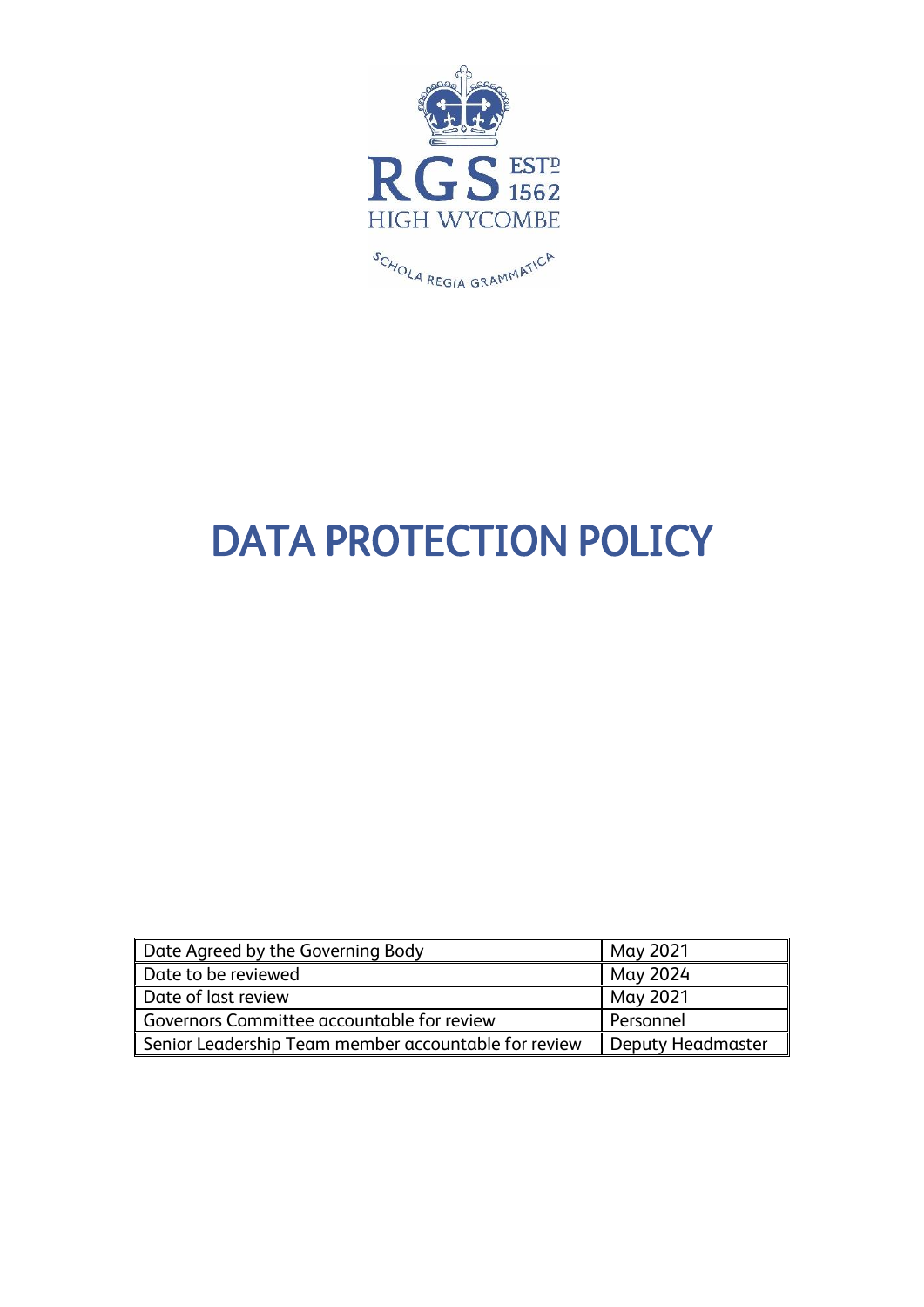## 1. Introduction

This is a policy for Royal Grammar School, High Wycombe and The Wycombe Royal Grammar School Foundation (hereinafter referred to as "RGS High Wycombe", "we", "us" or "our" as the context requires) and applies to an RGS High Wycombe employee, volunteer, Governor, Trustee, 'Friends of …' or PA member.

Data protection laws give people legal rights regarding how their personal data is processed. These rights apply to you, as well as to every individual whose personal data you process while working for us.

RGS High Wycombe has obligations under these data protection laws regarding how we treat the personal data we hold, what we do with it and who we share it with. We take these obligations seriously and we consider them as critical to our school and business.

## 2. What is this policy and why do you need to read it?

This policy sets out:

- details of our legal obligations in relation to personal data; and
- what your responsibilities are to ensure that we comply with them.

Everyone who works for us, whether as our employee or in another capacity as part of our school operations, must comply with this policy when processing personal data. In this policy references to "you" mean anyone that processes personal data for us, regardless of their employment status.

This policy applies whenever you handle personal data about anyone else, including pupils, parents, colleagues, job applicants and suppliers who are individuals or partnerships and Government Agencies, Child Protection Support Agencies.

You have a responsibility to read and comply with this policy and any other policies referred to in it, as well as to attend all mandatory data protection training that we provide to you. It is important that you understand what is required of you. Data protection is a serious matter and failure to comply with this policy may lead to disciplinary action up to and including dismissal.

Data protection legislation is enforced in the United Kingdom and the European Union by national or federal regulators (the "Regulator"). The respective Regulator can investigate complaints, audit our use of personal data and take action against us (and in some cases against you personally) for breach of this legislation. Enforcement action may include fines, criminal prosecution and preventing us from using personal data, which could prevent us from carrying on our business.

If we breach data protection legislation we could also have compensation claims made against us by individuals who are affected.

Our Data Protection Officer (DPO) and Deputy Headmaster will support us with data protection queries and they should be your first point of contact if you have any queries or concerns about this policy or about dealing with personal data.

# 3. Key terms used in this policy

"Personal data" is information (in any format) that relates to a living individual who can be identified from that information, either on its own or when it's combined with other information held by us.

- For example, names, addresses, contact details, salary details, job titles, CVs, CCTV images, credit card numbers, logon credentials, marketing preferences and data gathered from website cookies are all capable of being personal data.
- When considering whether data allows an individual to be identified you should think about it as a jigsaw piece and ask yourself whether if you were to put it together with all the other jigsaw pieces that we hold it would be possible to identify an individual.
- As you can see, the definition is broad, and increasingly  $-$  as technology enables us to identify individuals more easily – more data is likely to be regarded as personal data.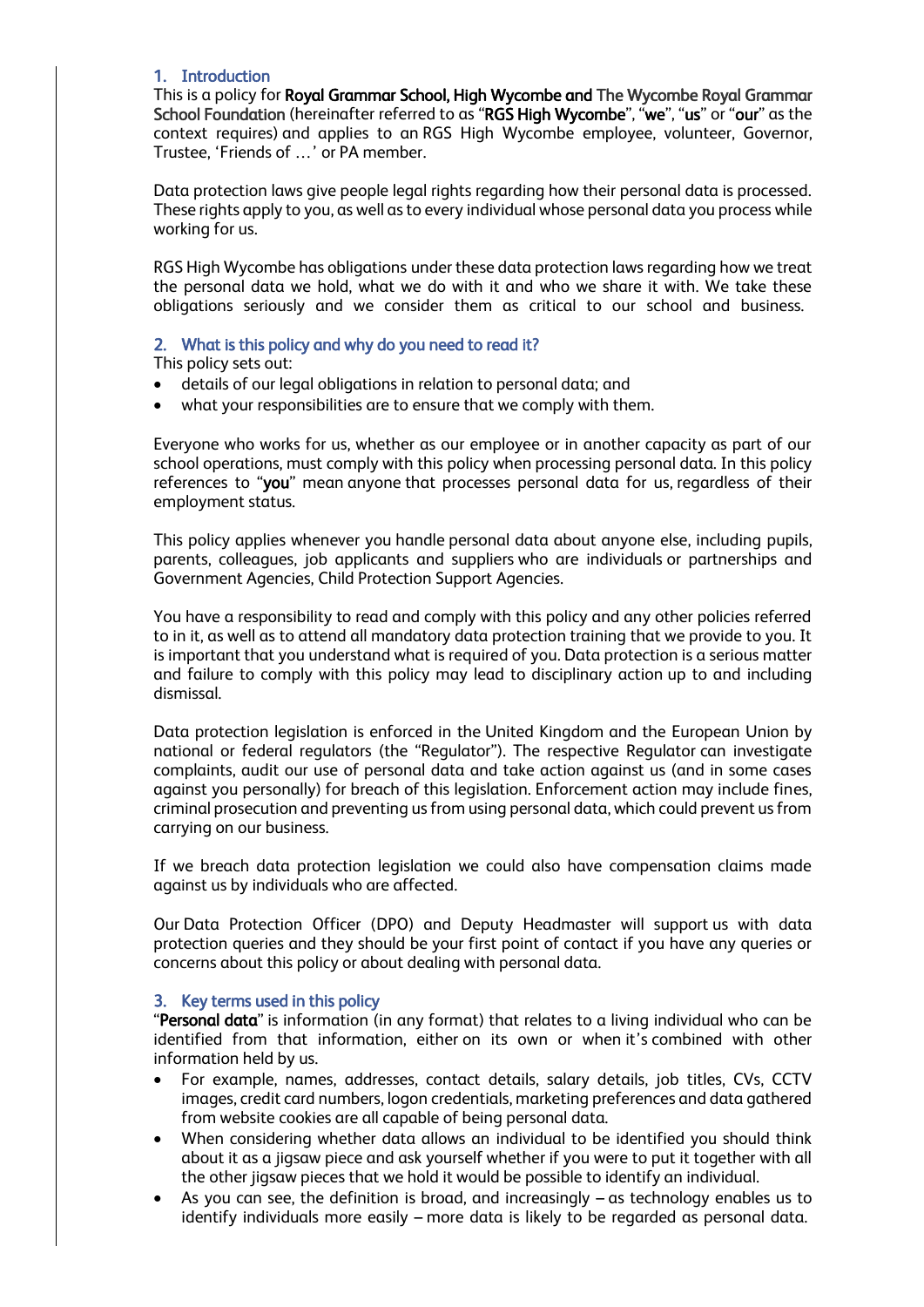In this policy we refer to "processing" personal data. "Processing" means any activity carried out in relation to personal data, including collecting, recording, organising, storing, retrieving, altering, using, disclosing and destroying personal data.

"Data subject" is a term used in data protection legislation – it means the individual to whom the personal data relates. For simplicity, in this policy, we sometimes refer to these people as 'individuals'.

"Special personal data" (sometimes referred to as sensitive personal data or special category data) is personal data revealing racial or ethnic origin, political opinions, religious or philosophical beliefs, trade union membership, genetic or biometric data (where it's processed to uniquely identify someone), data concerning health or someone's sex life or sexual orientation.

# 4. Data protection principles

There are six main principles, which we must follow in respect of all personal data we process. It is essential that you also comply with them when processing personal data for us.

The principles are that personal data must be:

- processed lawfully, fairly and in a transparent manner
- processed only for the specified, explicit and legitimate purpose(s) we collect it for
- adequate, relevant and limited to what we need in relation to the purpose(s) we collect it for
- kept accurate and kept up to date
- kept for no longer than necessary in relation to the purpose(s) we process it
- kept secure

We may be asked to demonstrate that we have complied with the data protection principles at any time. This data base is updated as required and, therefore, part of your role is to ensure that you make a record of any personal data that you process and how the processing complies with those principles in order that we can keep our records accurate and up to date.

## 5. Lawfulness, fairness and transparency

We must always have a "lawful basis" for processing personal data. The lawful bases which are most likely to be relevant to our processing are where:

- the individual has given his or her consent to the processing.
- the processing of the individual's personal data is necessary to perform a contract with that individual or to take steps at the request of the individual before entering into a contract.
- the processing is necessary to comply with a legal obligation to which we are subject.
- the processing is necessary in order to protect the vital interests of an individual.
- the processing is necessary for the performance of a task carried out in the public interest or in the exercise of official authority vested in us.
- the processing is necessary for our legitimate interests, provided those interests are not overridden by the individual's interests, rights or freedoms. RGS High Wycombe commits to carry out a balancing test between its legitimate interests and the individual's interests, rights or freedoms before collecting personal data on this specific lawful ground.

We must give individuals very specific information about how we process their personal data, to ensure that our processing is fair and transparent. This information is often referred to as a fair processing notice or privacy notice. We have set out below the procedures you should follow in respect of each channel by which we collect personal data:

- Our websites and other digital platforms. Our websites all include a permanently visible link to our online Privacy Policy and the relevant opt-ins. You should make sure that any new websites or digital platforms which you use or create contain the same links and opt-ins.
- Privacy Notice. Before any personal data is collected in relation to any RGS High Wycombe or third party system, function or application, the individual whose data we are collecting must be given certain specific information which is contained in our Privacy Notice. The Privacy Notice can be communicated in any number of methods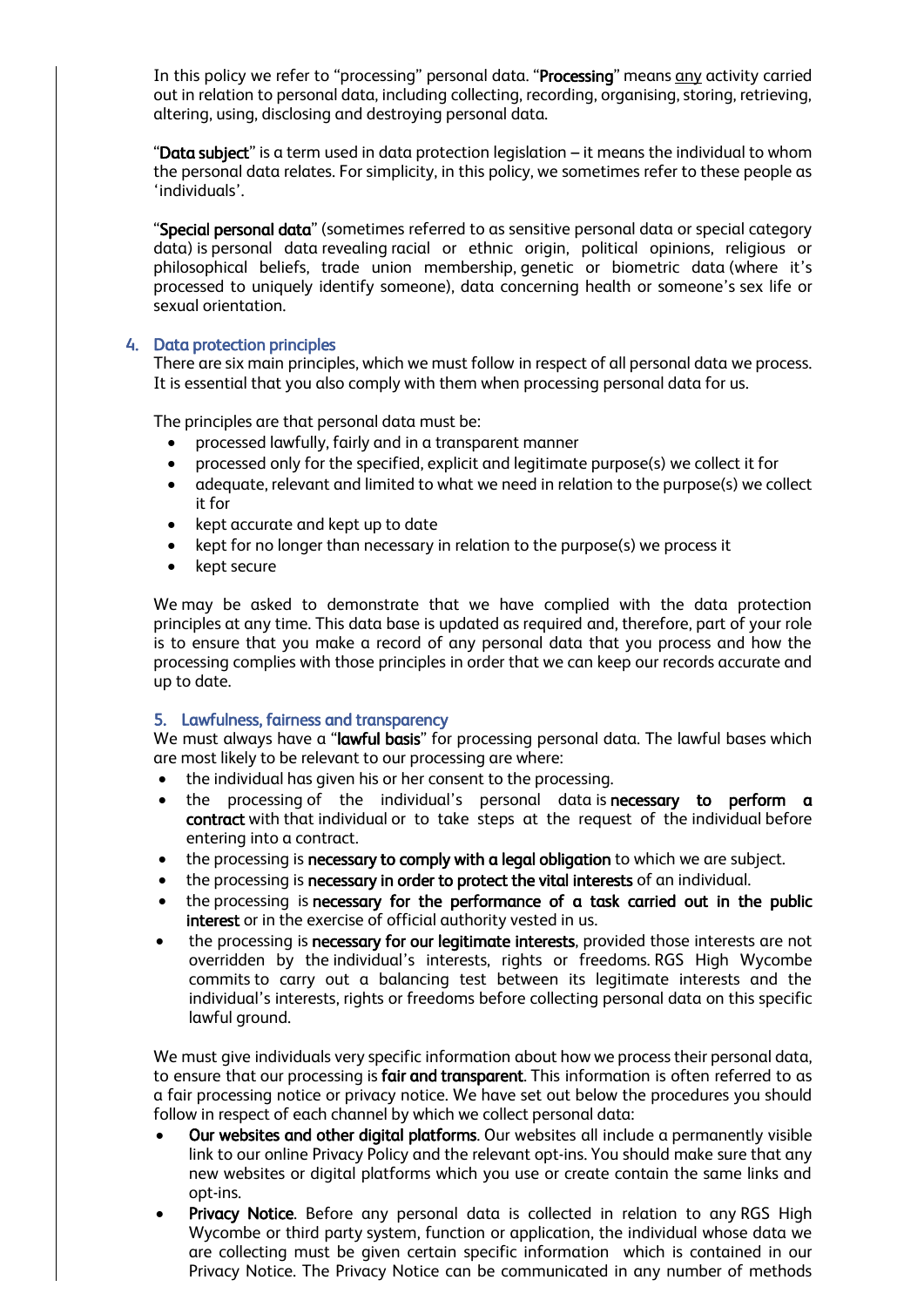provided it is easy for the recipient to access and read and that we can evidence receipt. The Privacy Notice can be obtained from the Deputy Headmaster and DPO whom you should consult for further guidance before completing and issuing the notices.

## 6. Special category personal data

An extra layer of rules apply when we process special category personal data (sensitive data).

We still need to have a lawful basis for processing special category personal data, but we also need an additional justification for processing it. The justifications that are most likely to be relevant are:

- Information crucial to the effective running of the schools as deemed by the Headmaster
- Safe Guarding/Child Protection concerns
- where the individual has given their explicit consent to the processing, or
- where the processing is necessary for employment or social security purposes.
- Medical information and care plans/ SEND information

If you have any questions or concerns in relation to processing special category personal data and conducting Data Protection Impact Assessments (DPIA), you should contact our Deputy Headmaster and DPO.

A DPIA is required in instances of high risk processing such as monitoring and surveillance of individuals and processing of sensitive category personal data (other than minor instances ancillary to core processing activities). RGS High Wycombe's current and intended processing activities do not require a DPIA to be carried out but, if this changes and there is the potential to fall within scope, you will need to advise the Deputy Headmaster and DPO and a review will need to be undertaken.

## 7. Purposes for processing personal data

You should only process personal data that is necessary for a legitimate school or business purposes that is communicated to the individual and it mustn't be further processed for reasons which are not compatible with those purposes.

## 8. Adequate, relevant and necessary personal data

You should consider carefully how much personal data you actually need for the legitimate school or business purpose(s) you have identified for your processing activity. Do not collect personal data that is just "nice to have". It should only be the minimum necessary for the purpose.

## 9. Keeping personal data accurate

We must keep personal data accurate – and every reasonable step must be taken to erase or rectify inaccurate personal data. The best way to help us do this is to check with the individual that their personal data is correct at the time it is collected.

In order to ensure that personal data is kept up to date, you should ask the individual whether there have been any changes to their personal data each time you contact them.

You must update personal data with all necessary changes as soon as you become aware that it is inaccurate or out of date, and ensure that the updates are made across all relevant records and systems.

## 10. Retaining personal data

We can only keep personal data in a form which permits us to identify the individual concerned for as long as is necessary for the purpose(s) for which it has been collected. Even greater care needs to be taken to ensure that special personal data is not retained for longer than is necessary.

We must keep particular records for specific minimum and maximum periods by law. Otherwise we keep them for periods set out in our RGS Retention Policy. It is important that you comply with this for electronic and hard copy records.

The RGS Retention Policy can be accessed via Sharepoint. If you have any questions about the RGS Retention Policy or you cannot identify the relevant period in the Record Retention Policy, please contact the Deputy Headmaster and DPO.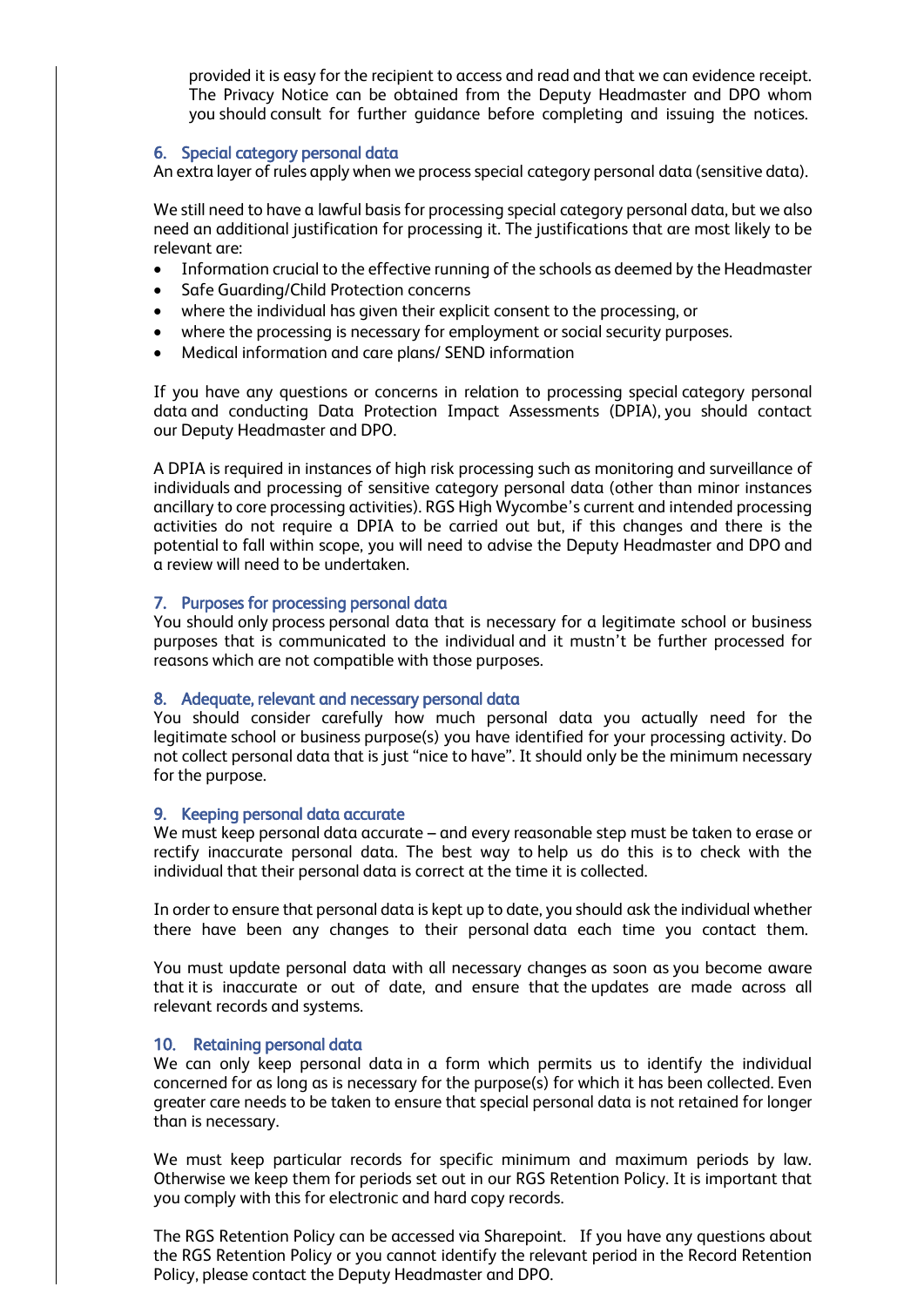# 11. Security of personal data

We are required by law to have appropriate technical and organisational security measures in place to prevent unauthorised or unlawful processing and accidental loss or destruction of or damage to personal data. We may have to report any threat to or breach of security to the Information Commissioner's Office and to any affected data subjects.

We need everyone's help to keep personal data secure and everyone shares responsibility for this. You should help us do this by:

- complying with our E-Safety Policy, our acceptable use of ICT Policy, our Staff Code of Conduct, our Child Protection Policy, our RGS Retention Policy and following our GDPR staff guidance.
- considering carefully what format (e.g. paper or electronic) is required for the personal data you are processing;
- using common-sense, practical measures to protect the security of personal data (and in particular special personal data);
- before sending an email pausing and checking that the content, attachments /enclosures and addresses/recipients are correct and that the email will be sent only to the people it's intended for;
- not sharing personal data with anybody (including people within our school) unless you are sure who they are and why they need access to the relevant personal data; and
- ensuring the ongoing confidentiality, integrity, availability and resilience of the systems processing systems and services we use for processing personal data. You must only use the personal data of others which you have access to in the performance of your role for our school and business purposes. You must not misuse it,

for example by using the data for your own purposes, or those of family or friends, or disclosing it to others to use for their purposes. This would be a breach of our data security rules. It could be a breach of applicable data protection laws and indeed be a criminal offence in some cases.

## 12. Dealing with personal data breaches

## What is a personal data breach and why is it important?

Dealing with personal data breaches is extremely important and they must be dealt with immediately.

A "personal data breach" is a breach of security leading to the accidental or unlawful destruction, loss, alteration, unauthorised disclosure of, or access to, personal data. Personal data breaches include the loss or theft of data or equipment on which data is stored (i.e. loss of memory stick or theft of an RGS High Wycombe laptop), inappropriate access controls allowing unauthorised use, human error (i.e. information sent to the incorrect recipient), hacking attacks and 'blagging' where information is obtained by deception. It also includes phishing attacks (where an attempt is made to obtain sensitive information such as usernames, passports and credit card details, often for malicious reasons).

RGS High Wycombe may have important legal reporting obligations with strict deadlines in relation to any actual, suspected or "near miss" incident. We have a legal obligation to notify the applicable Regulator of any security breach unless there is no risk whatsoever of individuals being affected. This must be done within 72 hours of becoming aware of the breach, and if we fail to notify, we could be at risk of severe financial penalties. The clock starts from when the breach is discovered, not from when the breach is reported internally. We must also keep a register of all incidents.

We are relying on you to help us to comply with our legal obligations.

## What should I do if I think there has been a personal data breach?

If you discover or suspect that there is or has been a security breach, you must inform our Deputy Headmaster and DPO. It is important that you do this *immediately*.

Even if the incident is an accident or you are at fault, it is essential that you do not hide it or cover it up. You must report any incidents or concerns straight away so we can try to minimise and control any damage, otherwise you may be at risk of stronger disciplinary action.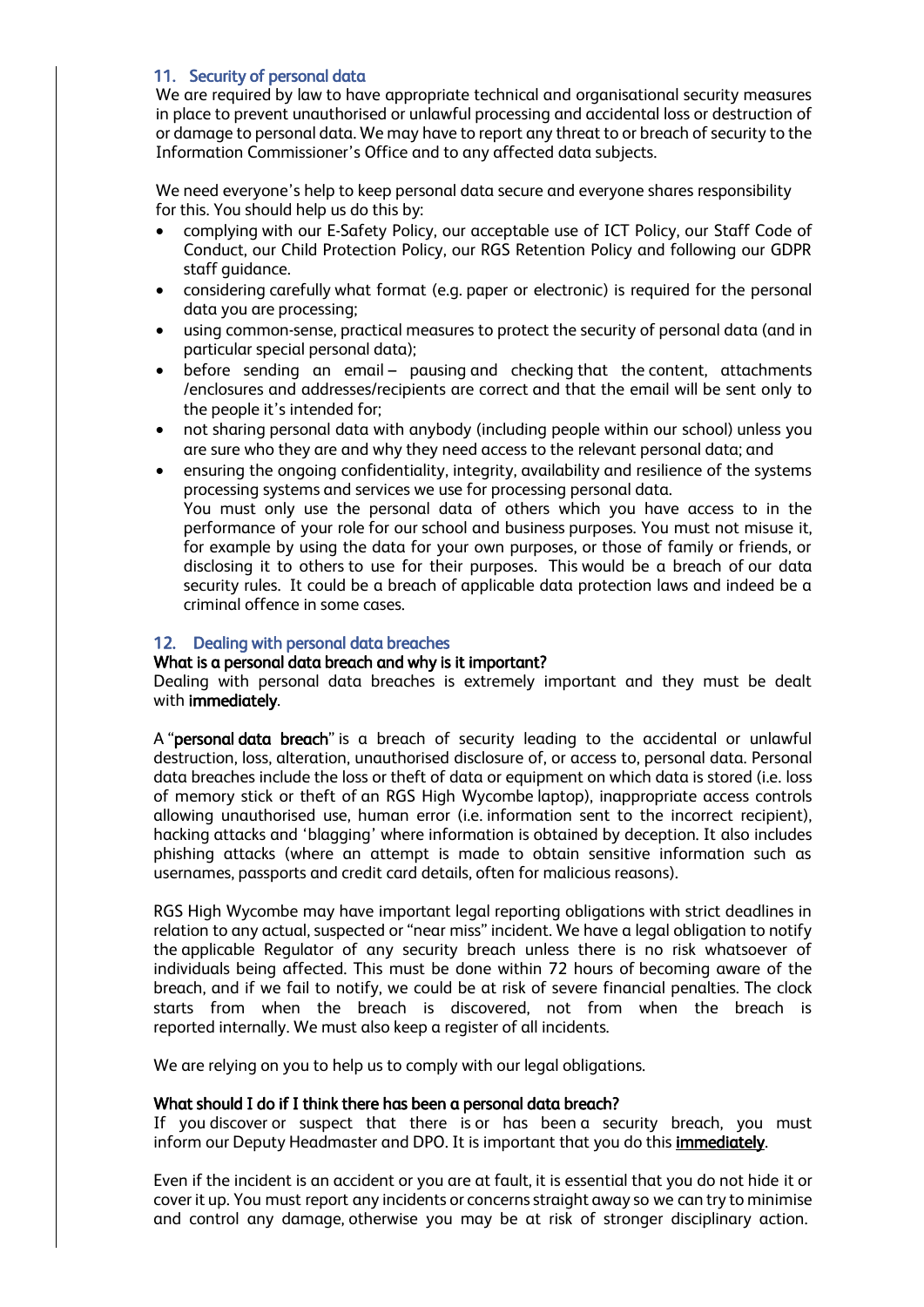If you think there has been a potential personal data breach incident, you must understand the nature of the breach and in particular, what has happened to the data in question.

We'll need to know as much detail as possible in relation to the incident. For example:

- whether the data is lost or stolen;
- if so, whether there were any protections in place to prevent access or misuse;
- whether the data has been damaged or corrupted;
- if so, whether there were protections in place to lessen the impact of the loss.

We will need to know as much detail as possible as quickly as possible, to assess and make necessary decisions about what to do next. We will need to understand how serious the breach is, why it has happened, and whether it is ongoing so that we can stop it as soon as possible (and try to recover the data as quickly as possible).

We will also need your view on how many individuals' personal data has (or is likely to have) been affected by the breach, who those individuals are and how vulnerable the personal data is (e.g. what is the potential for misuse by a third party, does it include special personal data, whether there is any actual/potential harm that could come to any individuals, whether the incident is likely to lead to a substantial risk of individual harm, damage and/or distress etc.).

Once you have confirmed next steps with the Deputy Headmaster and DPO, you must work with them as they direct to take any actions required to deal with the breach. The Deputy Headmaster and DPO might need to inform the relevant Regulator and potentially any affected individuals.

You must always keep security breach incidents confidential and must not disclose them to anyone other than your immediate line manager and the Deputy Headmaster and DPO.

## How can I help deal with the personal data breach?

The Deputy Headmaster and DPO will manage any personal data breach reported to them, which will involve the following steps:

- Fact-finding and containment of the incident: You must tell the Deputy Headmaster and DPO immediately. They will need to know what has happened, when it happened and how, what kind of data is involved e.g. special personal data, financial data etc. and how easily a data subject could be identified by that data, whether any systems or equipment have been affected, whether the personal data or device involved is protected (e.g. any encryption), how many individuals have or might have been affected (and who those individuals are), and who does or may now have access to the personal data and would they could potentially do with that data (i.e. what is the potential for harm to be caused to the individuals the personal data is about).
- Notification: The Deputy Headmaster and DPO will need to consider all of the information gathered in relation to the incident to determine whether they must report the incident to the data protection regulator and/or data subjects affected. Any notification to the data protection regulator must also include:
	- a description of the nature of the personal data breach including where possible, the categories and approximate number of data subjects concerned and the categories and approximate number of personal data records concerned;
	- the name and contact details of the DPO or other contact point where more information can be obtained;
	- a description of the likely consequences of the personal data breach; and
	- a description of the measures taken or proposed to be taken by RGS High Wycombe to address the personal data breach, including, where appropriate, measures to mitigate its possible adverse effects.
- **Lessons learned:** To limit the chances of a similar incident happening again, we need to understand what went wrong and why and implement appropriate changes. You must cooperate and attend any training, and thoroughly read any revised guidance that we may issue from time to time.

If you have any security concerns or suggestions, please contact your line manager and the Deputy Headmaster and DPO.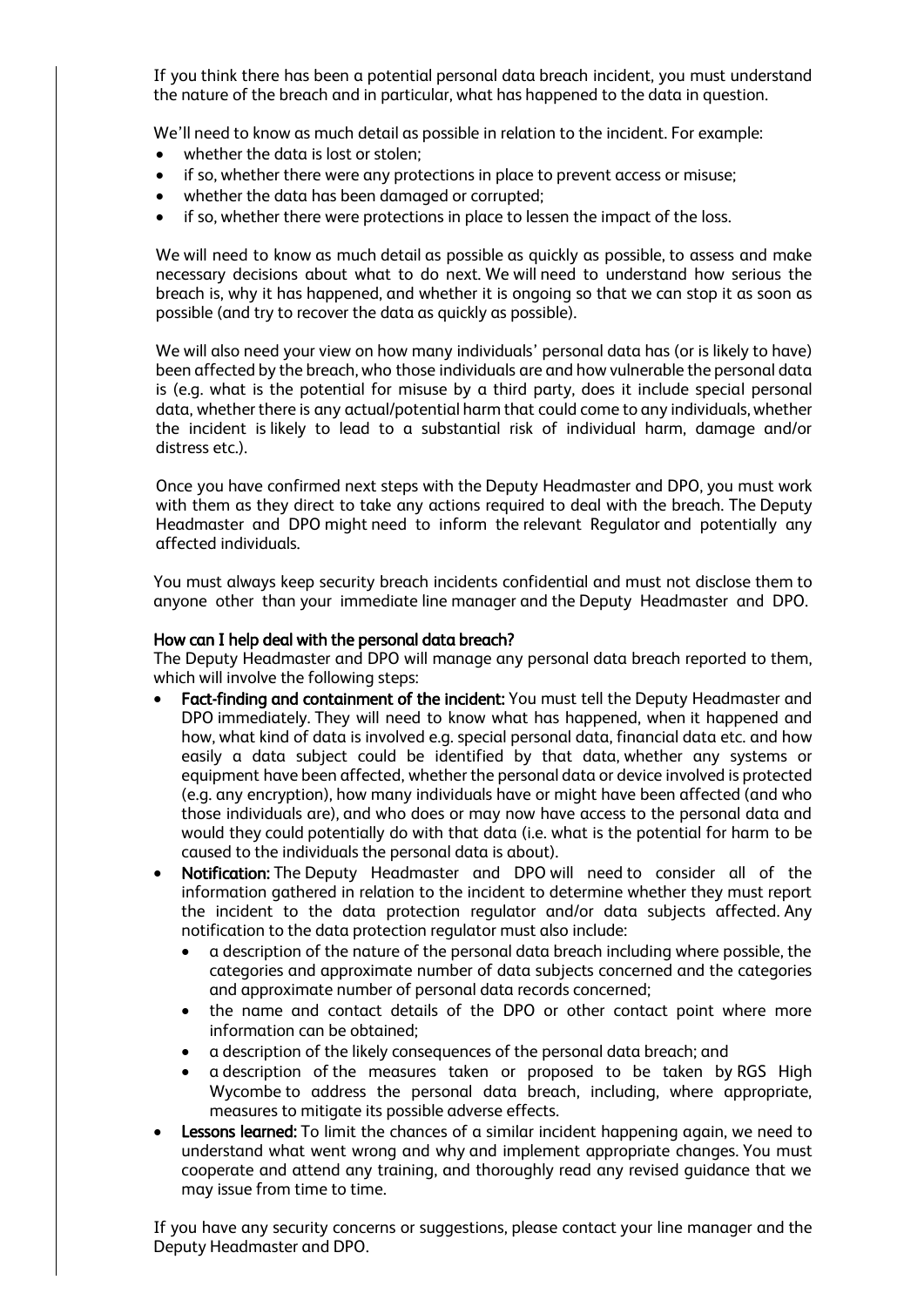## 13. Sharing personal data with other people

Third parties (i.e. agencies, companies, schools, businesses or people outside RGS, High Wycombe) may need to access the personal data we process, for example as part of providing services to us. However, we are only permitted to disclose personal data to third parties in certain limited circumstances.

When we are considering engaging a third party outside of RGS High Wycombe to process personal data on our behalf (a "third party service provider"), we must always have regard to the following:

- Due diligence we must select a third party service provider who provides sufficient guarantees with respect to data security and the handling of personal data generally.
- Contractual obligations we must ensure that there is a written contract in place with the third party service provider which includes specific data privacy obligations protecting personal data. Therefore, always check with the Deputy Headmaster and DPO before sharing any personal data with a third party service provider.
- Compliance monitoring we must take reasonable steps to monitor the third party service provider's performance of the relevant security and processing obligations.
- International transfers if engaging a third party service provider will or may involve personal data being processed abroad or overseas, in particular outside of the European Union, additional data protection and privacy considerations must be addressed and this generally means that additional clauses must be included in or as part of the contract with the third party.

We must never disclose personal data outside RGS High Wycombe to anyone other than a third party service provider except where this is lawful, including where it is necessary: to protect an individual's vital interests;

- to comply with a law, regulation or court order, for example, where requested by customs officials for the investigation of tax offences;
- to respond to any legitimate request for assistance by the police or other law enforcement agency;
- to engage and/or obtain advice from professional advisers (e.g. accountants, lawyers, external auditors etc.);
- to deal with any legal dispute or administrative claim between us and a third party (e.g. to that third party and lawyers representing them);
- to liaise with potential buyers or other third parties in connection with the disposal of or merging of any RGS High Wycombe asset(s)); or
- as otherwise permitted by, and in accordance with, applicable laws.

You should always check with our Deputy Headmaster and DPO if you are unsure whether or not you are permitted to disclose personal data to a third party.

## Individuals' rights in relation to their personal data

Individuals have the following legal rights in relation to their personal data:

- Right to information
- Right of access Individuals are entitled to receive confirmation from us as to whether or not we are processing personal data about them and, if we are, to access it and be provided with certain information in relation to it, such as the purpose(s) for which it is processed, the persons to whom it is disclosed and the period for which it will be stored;
- Right to rectification Individuals can require us to correct any inaccuracies without undue delay;
- Right to erasure (also known as the right to be forgotten) Individuals can require us to erase their personal data, without undue delay, if we no longer need it for the purpose for which we have it or if it is being unlawfully processed or if erasure is required to comply with a legal obligation to which we are subject. There are some exceptions to this right;
- Right to restriction of processing Individuals can require us to restrict processing in certain circumstances including if the personal data is inaccurate or if the processing is unlawful;
- Right to data portability Individuals can, in certain circumstances, receive the personal data in a structured, commonly used and machine-readable format so that it can be transferred to another provider; and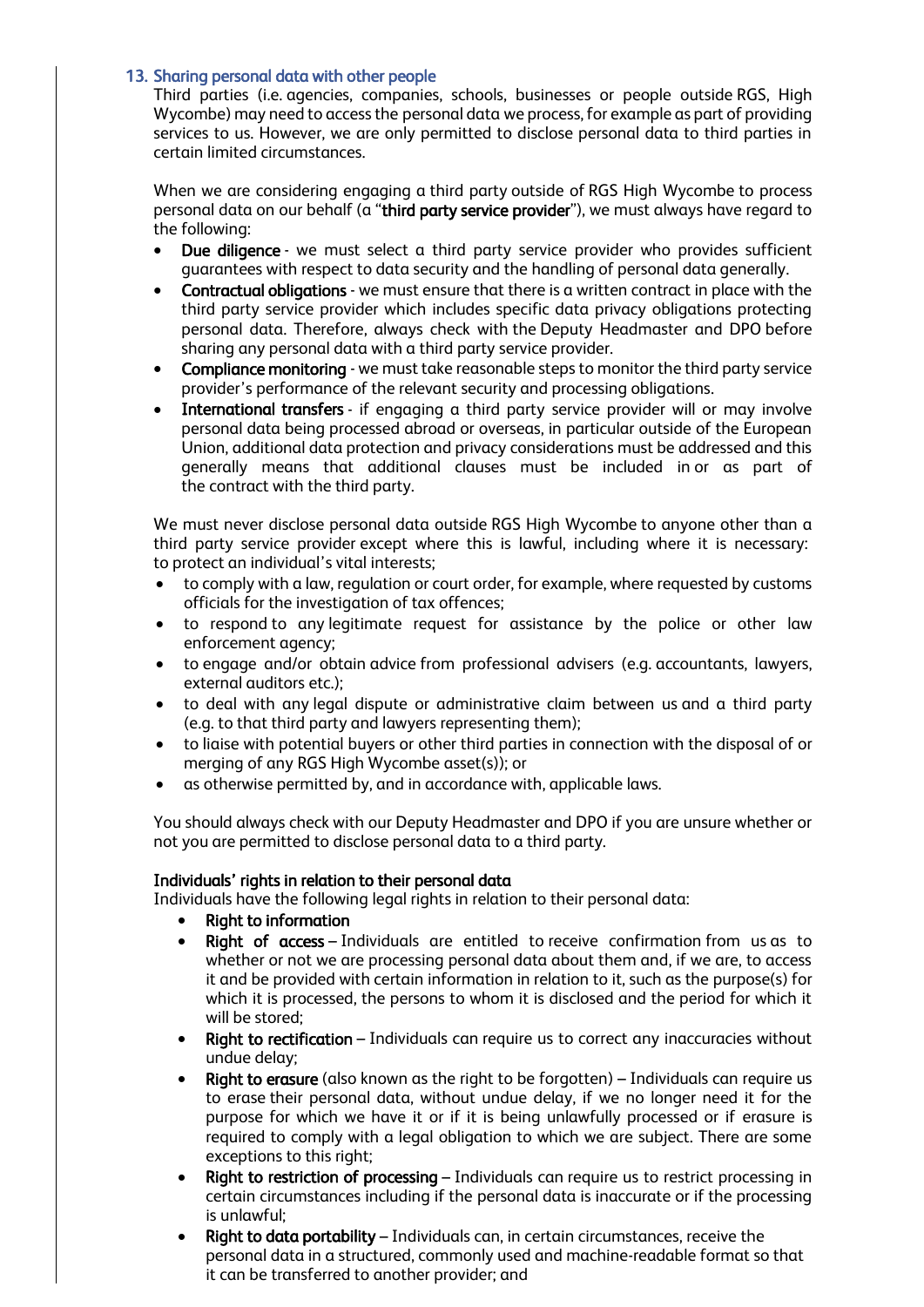- **Right to object** Individuals can object to:
	- any decision we make which is based solely on "automated processing" (i.e. without any human involvement) (NB There are some limits and exceptions to this right); and
	- us processing their personal data where we are relying on the lawful basis that our processing is necessary for a legitimate interest.
- **Right to withdraw consent**  $-$  Individuals have the right to withdraw their consent to our processing of their personal data at any time. If this happens, we must stop processing their personal data unless there is another lawful basis we can rely on – in which case, we must let the individual know. (NB If someone withdraws their consent, it won't impact any of our processing up to that point.)

## 15. Dealing with communications in relation to personal data

If you receive any communication from an individual or from any other person or body (including the Information Commissioner's Office) which suggests a breach has occurred or a breach may occur or an individual wishes to exercise data subject rights in relation to personal data, you must inform our Deputy Headmaster and DPO immediately, and provide details of the relevant communication.

We have to respond to certain requests from individuals in relation to their personal data within strict timescales, so it is very important that our Deputy Headmaster and DPO is made aware of each request as quickly as possible. You must also cooperate with our Deputy Headmaster and DPO by providing any other information and assistance that they may require.

Please do not, under any circumstances, respond to requests or communications about exercising rights in relation to personal data yourself without input from our Deputy Headmaster and DPO.

## 16. Personal data and direct marketing – Foundation, PA & 'Friends of….'

There are strict laws which govern direct marketing practices (in addition to data protection legislation). These are the e-privacy laws. This includes the Privacy and Electronic Communications (EC Directive) Regulations 2003 ("PECR").

As you will note from the following, this is a complex area of law. If you are not experienced in ensuring that our marketing is compliant with the law, please view our Toucan Privacy Policy [- click here](https://wycombiensian.rgshw.com/privacy-policy) or

## contact the Deputy Headmaster and DPO before undertaking any new marketing campaigns or methods.

Amongst other things, PECR restricts unsolicited 'direct electronic marketing'. "Direct marketing" is defined as "the communication (by whatever means) of any advertising or marketing material which is directed to particular individuals", and "electronic marketing" covers marketing by phone, fax, email, text or any other type of 'electronic mail' (there are different rules for live calls, automated calls, faxes, and electronic mail (which includes emails and text or SMS communications)).

RGS High Wycombe deals with parents, pupils, other schools and businesses. E-privacy laws currently mainly aim to protect consumers e.g. a.customer@gmail.com. Where e-mailing a corporate customer e.g. buyer.corp@buyercorp.com there is little concern. Where contacting your key contact at a corporate customer more care is needed e.g. mylead@buyercorp.com. This is because their business personal data is involved and some Regulators, in particular the ICO in the UK, would prefer us to treat these individuals like consumers. Our policy on this is to treat such individuals as consumers and this is reflected on all our websites and in our online Privacy Policy available here.

Under PECR, in order to undertake unsolicited direct electronic marketing to an individual (e.g. a consumer), you must either rely on:

- Consent (the default requirement), which must:
- be knowingly and freely given, clear, specific and unambiguous;
- be entity/brand specific and cover RGS High Wycombe and the type of communication it wants to use (e.g. email, text);